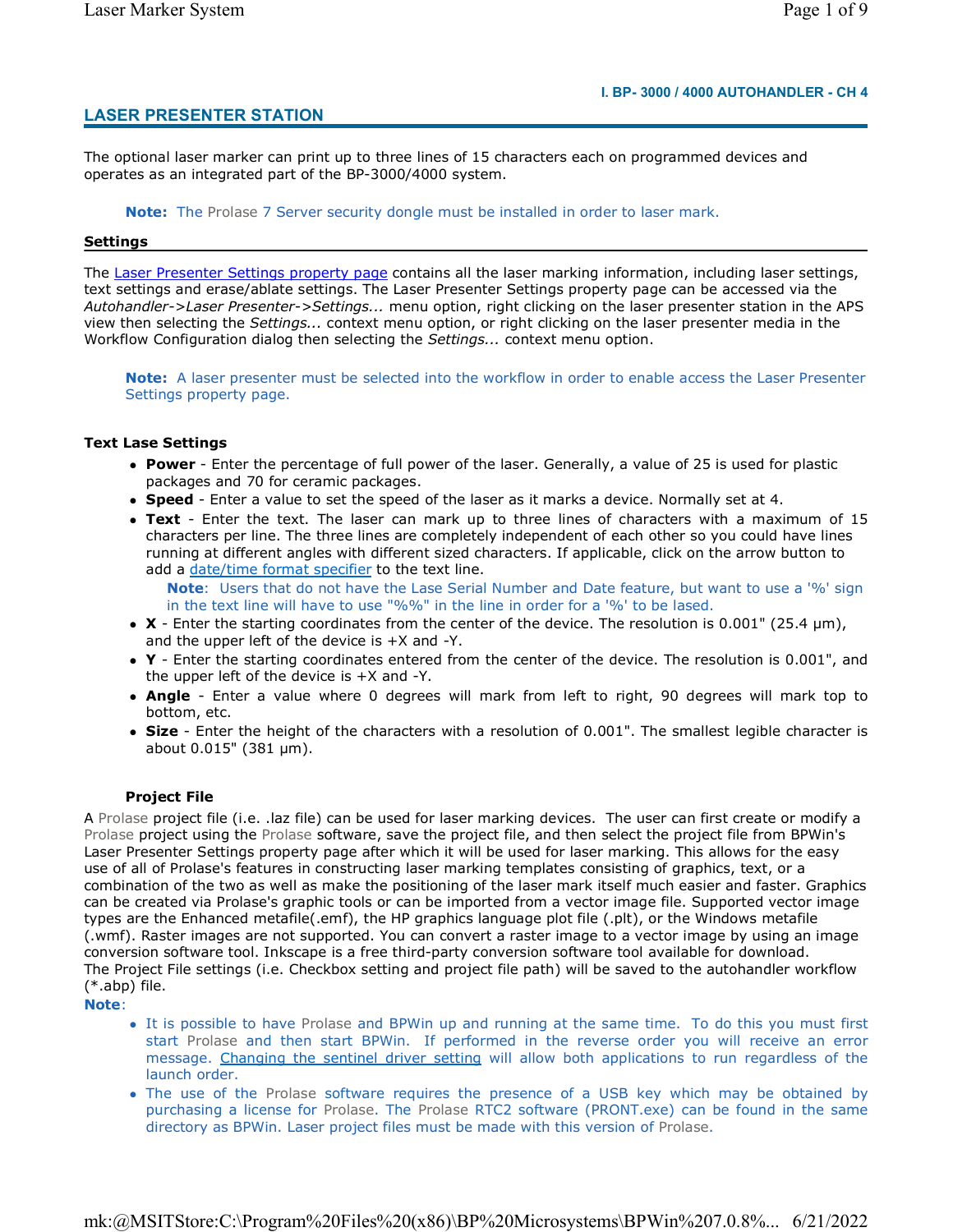Basic Walkthrough of the Feature

- 1. Start BPWin and setup a job using laser marking.
- 2. Open the Laser Presenter Settings property page via the *Autohandler->Laser Presenter->Settings...* menu option.
- 3. In the Laser Presenter Settings property page under Project File check the *Use project file* check box. Speed, Power, all of the Erase controls and all of the Text controls except for the 3 edit boxes, which permit the three lines of text to be edited, will be disabled. All of the necessary settings will be obtained directly from the selected project file.
- 4. Browse to and select the desired \*.laz file. Note that \*.laz files have an interdependency on several other Prolase file types one of the most notable being the Materials (\*.mat) file which specifies the speed of the laser marking head and power of the laser for each pass. For more information on Prolase file types and the \*.laz file in general, please refer to the Prolase manual which may be downloaded from American Laserware, Inc.
- 5. Enter any desired text for Line 1, Line 2, Line 3. See Laser Presenter Settings property page example. If specified, these three lines of text will be used in place of the following three corresponding context insensitive labels which may be present in a \*.laz file:

| LAZ File Label | Corresponding line of text from the Laser Presenter Settings property pag<br>LAZ File label will be replaced with: |
|----------------|--------------------------------------------------------------------------------------------------------------------|
| $<$ Line1 $>$  | Line 1 edit box contents                                                                                           |
| $<$ Line2 $>$  | Line 2 edit box contents                                                                                           |
| $<$ Line $3>$  | Line 3 edit box contents                                                                                           |

Note that the labels <Line1>, <Line2> and <Line3> may each be used multiple times or not at all in a LAZ file. When used multiple times each instance of the label will be replaced by the corresponding line of text from the Laser Presenter Settings property page. Example of 3TextGraphic.LAZ using label.

6. The laser mark placed on the actual device during a Test Laser operation or regular job run. See example **result** 

## **Erase**

- Erase before Text Lase Settings Select this option to ablate any pre-existing marks on the device before the laser marks any configuration entered above. The fields in the Erase section become active. Fill in the speed, power, X and Y fields.
- Power Enter the percentage of full power of the laser. Generally, a value of 25 is used for plastic packages and 70 for ceramic packages.
- Speed Enter a value to set the speed of the laser as it marks a device. Normally set at 4.
- Default Select this option to fill in the width and height fields with the selected package parameters less 0.020" (508 µm).
- $\bullet$  X Enter the starting coordinates from the center of the device. The resolution is 0.001" (25.4 µm), and the upper left of the device is  $+X$  and  $-Y$ .
- Y Enter the starting coordinates entered from the center of the device. The resolution is 0.001", and the upper left of the device is +X and -Y.
- Height Enter the height of the area to ablate with a resolution of 0.001".
- Width Enter the width of the area to ablate with a resolution of 0.001".
- Angle Enter a value where 0 degrees will mark from left to right, 90 degrees will mark top to bottom, etc.

## **Advanced Setting**

The lasing marking system can be configured without having to open the Prolase software.

 **Field** - Enter the maximum size of the marking field for the laser marking system. This field is used to correctly scale the mark on the target so that, for example, a 1 inch square defined in the application will mark a 1 inch square on the target.

**Note**: The *Field Parameters* section will be disabled if the user does not have write access to the following registry key on a 3000 Series automated programming system:

- . HKEY LOCAL MACHINE\SOFTWARE\
	- BP

Microsystems\BPWin\AutoHandler\Peripherals\LaserPresenter\ProlaseEngine\FieldParameters\3xAps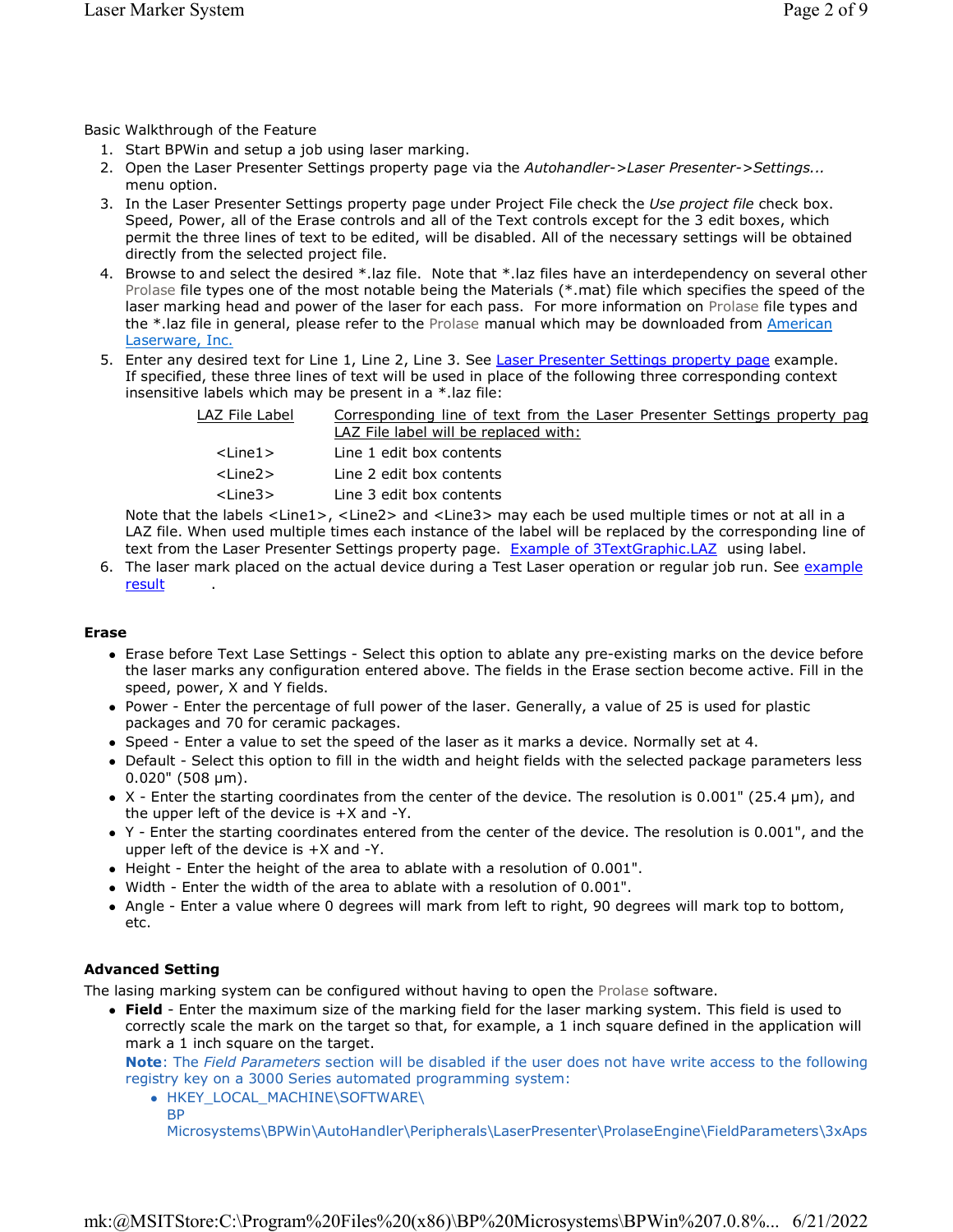or the following registry key on a 4000 Series automated programming system: HKEY\_LOCAL\_MACHINE\SOFTWARE\

**BP** 

Microsystems\BPWin\AutoHandler\Peripherals\LaserPresenter\ProlaseEngine\FieldParameters\4xAps

- **Start segment TC** Enter a time constant value in microseconds to minimize the effects at the beginning of line segments. Increase the value to reduce hot spots (dark point) at the beginning of lased marks. Note that if the value is too large, then the lased mark may decrease in size. For example, if the letter 'D' is lased the start of the letter 'D' will have a gap.
- **Poly TC** Enter a time constant value in milliseconds to delay the start of the next line segment mark. If the value is too large, the points where 2 line segments connect will be very dark (hot spot). If the value is too small, the connecting point of 2 line segments will be rounded.
- **End segment TC** Enter a time constant value in milliseconds to minimize the effects at the end of line segments. For example, an incorrect setting when lasing the letter 'A' will result in either an incomplete 'A' or a hot spot at the end of the letter. Adjust this value in increments of 0.5ms at a time until the letter lased is complete.
- **Pos TC** Enter a time constant value in milliseconds to reduce marking tails on small line segments. Very high values will eliminate the marking tails but will unnecessarily slow down marking.
- **Distance TC** Enter a time constant value in milliseconds to reduce marking tails on long line segments. Very high values will eliminate the marking tails but will unnecessarily slow down marking.
- **Pos res** Enter a value in galvo steps that limits the velocity of the galvo. A value of 1 will cause the galvo to move at its slowest velocity. If a value is too high, then the galvo may 'ring' for long periods of time at the destination points.

**Note**: The *Delays* settings will be disabled if the user does not have write access to the following registry key:

• HKEY LOCAL MACHINE\SOFTWARE\ BP Microsystems\BPWin\AutoHandler\Peripherals\LaserPresenter\ProlaseEngine\Delays

### **Laser Power Limit**

Laser Power Limit can be set at JobMaster - JobMaster Configure - Laser Power Limit. The Laser Power Limit can be any valid integer from 1 to 100, which represents the maximum percentage of Laser Power. User cannot set a Laser Power percentage higher than this limit in Laser Settings dialogs. If the user loads an ABP file that has a Power Limit higher that what is allowed, the user will be warned that the limit will be modified to the maximum allowed by the value the supervisor has chosen.

## **Laser Test**

This allows for testing the laser mark on a device using the current settings. The autohandler takes the device from the input location to the Laser. The device will be marked and then placed at the location specified in the dialog. If necessary, the marking data can be adjusted and re-tested until the mark is correct.

**Note**: Place a piece of tape or stick-on label on the test device to enable multiple tests to be performed on the same device when testing laser marks.

- Source Media Select a Source media from which the device will be retrieved.
- Destination Media Select a Destination media to place the device after the test lase has completed.
- Nozzle 1 Select this option to test the lase on Laser Presenter nozzle 1.
- Nozzle 2 Select this option to test the lase on Laser Presenter nozzle 2.
- Test Lase Select this option to start testing the selected lase settings.

## **Lase Serial Number, Date, and/or Socket Location Feature (optional)**

This feature allows for real-time information to be lased on devices using format specifiers.

**Note**: Users that have upgraded to 4.62 or later and have a '**%**', "**%D**", "**%d**" or "**%S**" in a text line from an .abp file made with a previous version will need to make a one-time modification to the line in the new format and then save the updated file.

- A serial number format specifier can be specified with "**%s**". When lasing a serial number using "%s" using Simple serialization, the sequential serial number will be lased. In Complex serialization, the serial number handle (number for the "**T01**:" code) will be lased. To lase the actual serial number, the serial number handle will need to reflect the actual serial number.
- Date or time format specifiers can be arranged in any order and includes a wide selection. A pop-up menu of common specifiers is available in the Laser Configure dialog. Clicking on a specifier in the menu will add it to the text line. A list of all available specifiers can be found in the Date/Time Format Specifier Chart.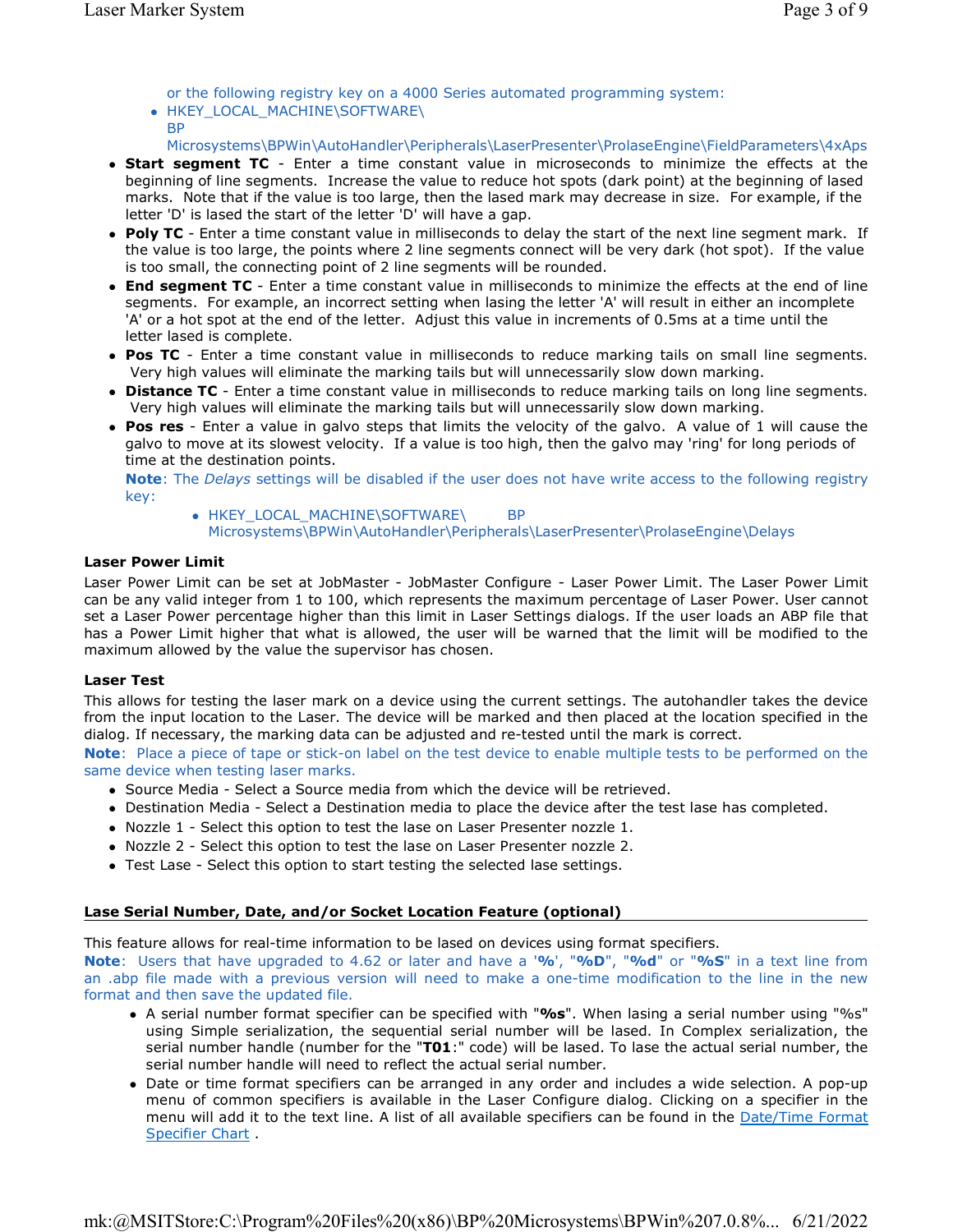- A socket location specifier can be specified with "%l". When lasing using "%l", the Site/Socket location (example: "2A") that the device was operated on will be lased.
- **Example**: If the week number is 12, the year is 2007. Entered on the text line: BPM%U%y Lased on the device: BPM1207

#### **Text Orientation**

This section provides helpful information in setting up the text settings for proper orientation of the marked text on the device. The orientation of the text is relative to the calibrated center of the laser marker's nozzle. Therefore if the calibrated center of the laser marker's nozzle is incorrect or if the nozzle's X-axis and/or Y-axis learned teach location is incorrect then you will have a difficult time orienting the marked text on the device. Make sure that both the calibrated center of the laser marker's nozzle is accurate and that the nozzle's X-axis and Y-axis learned teach location is accurate before making adjustments to the text orientation.

The origin of the text to mark,  $X = 0$  and  $Y = 0$ , is located at the bottom left of the text as illustrated here:



The examples that follow will illustrate how text will be oriented relative to the calibrated center of the laser marker's nozzle with different X, Y, and angle settings.

#### **Example 1**



**Example 2**



Note that the text moved up relative to the calibrated center of the laser presenter's nozzle because the value for Y is negative. Therefore for positive values of Y, the text will move down from the calibrated center of the laser presenter's nozzle.

#### **Example 3**

 $X = -0.1$  $Y= 0$ Angle  $= 0$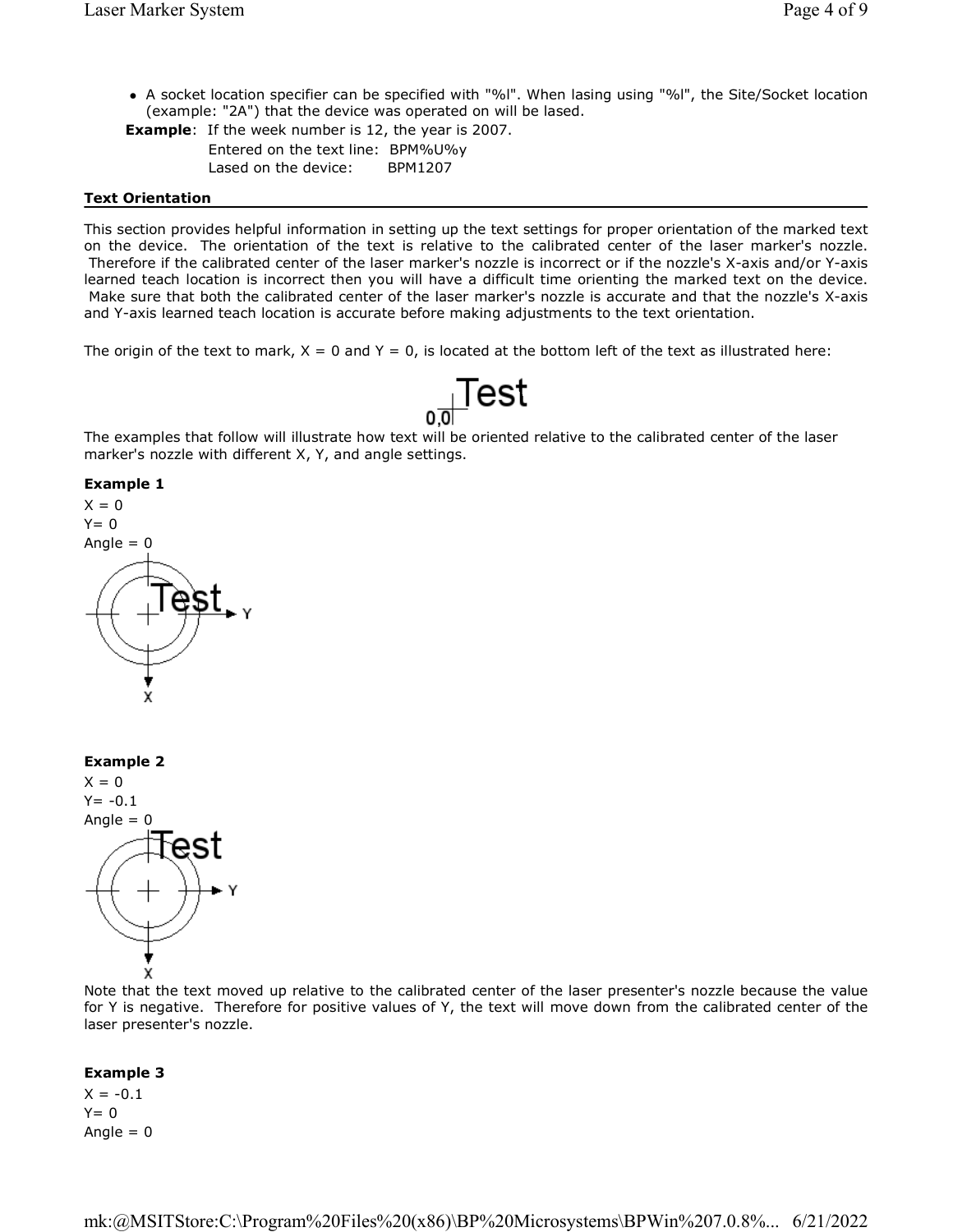

Note that the text moved left relative to the calibrated center of the laser presenter's nozzle because the value for X is positive. Therefore for negative values of X, the text will move right from the calibrated center of the laser presenter's nozzle.



Note that the text moved up relative to the calibrated center of the laser presenter's nozzle because the value for Y is negative. Therefore for positive values of Y, the text will move down from the calibrated center of the laser presenter's nozzle.

#### **Example 6**

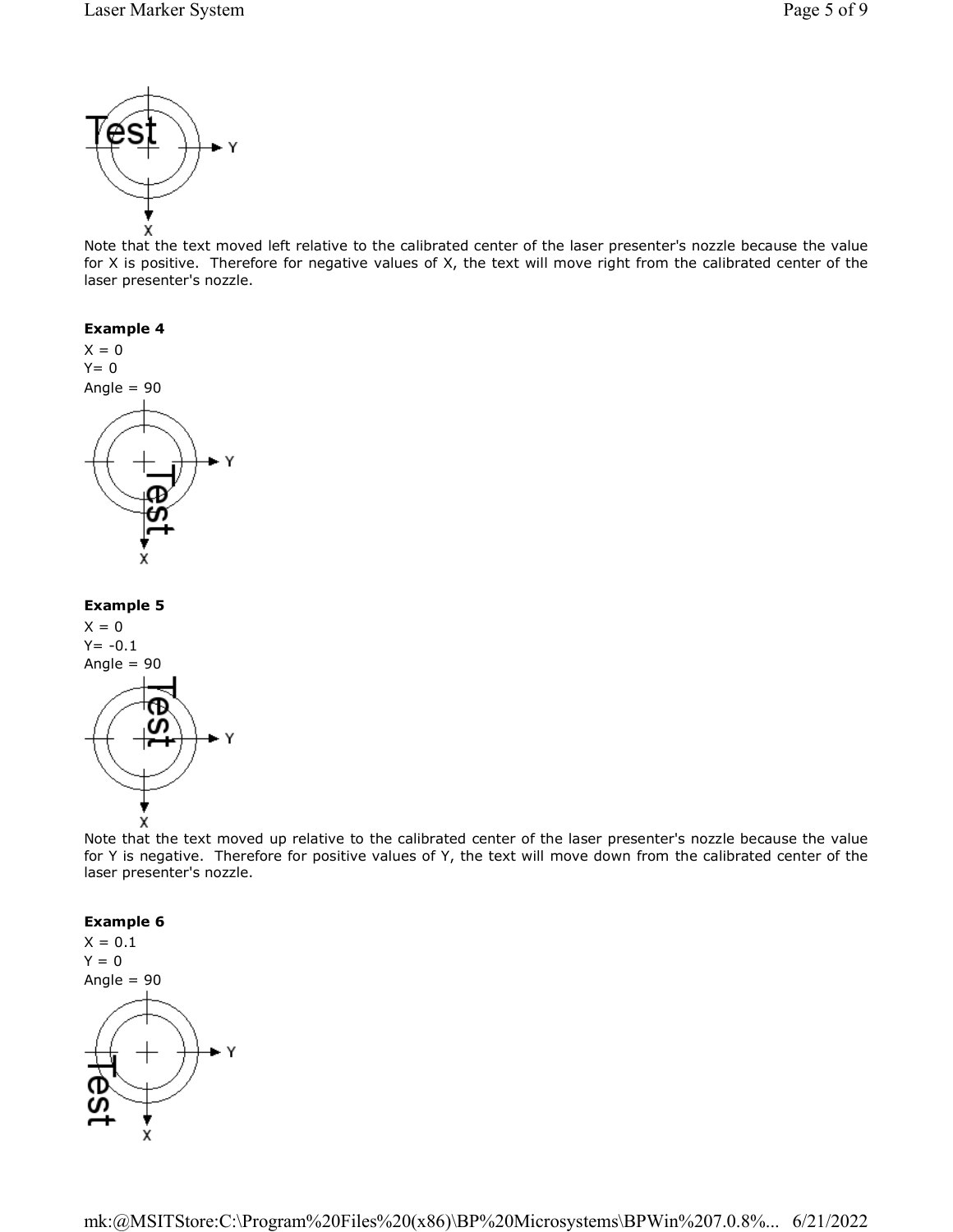Note that the text moved left relative to the calibrated center of the laser presenter's nozzle because the value for X is positive. Therefore for negative values of X, the text will move right from the calibrated center of the laser presenter's nozzle.



Note that the text moved up relative to the calibrated center of the laser presenter's nozzle because the value of Y is negative. Therefore for negative values of Y, the text will move down from the calibrated center of the laser presenter's nozzle.





Note that the text moved left relative to the calibrated center of the laser presenter's nozzle because the value of X is positive. Therefore for negative values of X, the text will move right from the calibrated center of the laser presenter's nozzle.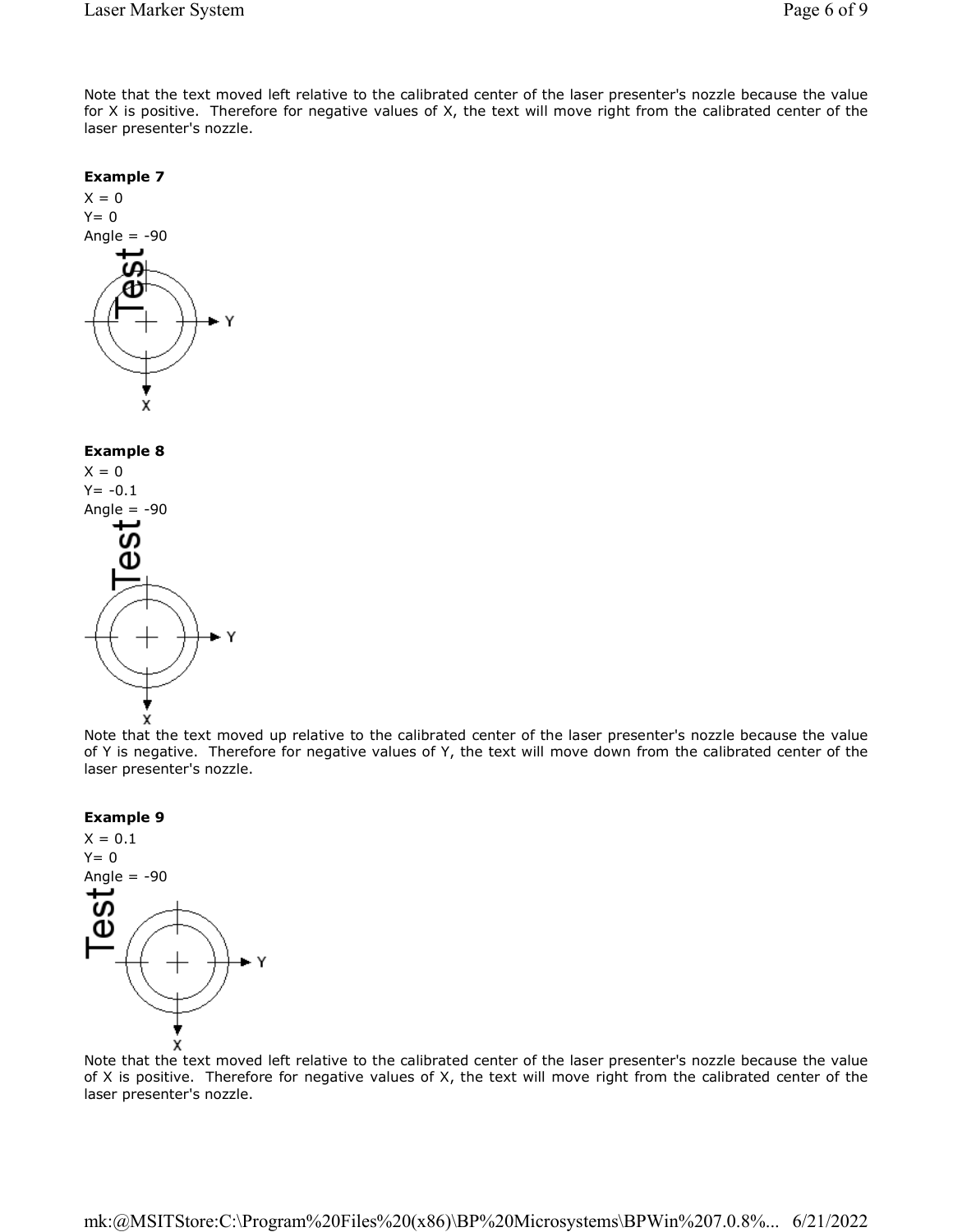



#### **Example 12**



Note that the text moved left relative to the calibrated center of the laser presenter's nozzle because the value of X is positive. Therefore for negative values of X, the text will move right from the calibrated center of the laser presenter's nozzle.

#### **Calibrating Laser Nozzles**

BPWin retains offset values, from the origin of the laser marking head system, which represents the center of each laser marker nozzle. In the event that a modification of the autohandler causes these coordinates to no longer be correct, for example, replacing/adjusting the marking head system, the carriage assembly on the 4000 Series or the laser box rotary mechanism on the 3000 Series, the coordinates can be updated through the Calibrate Laser dialog. Each nozzle used for laser marking can be calibrated to the laser marker to insure the correct marking locations on each device. The Calibrate Laser dialog can be accessed by right clicking on the laser presenter station in the APS view then selecting the *Calibrate Nozzles...* context menu option, or right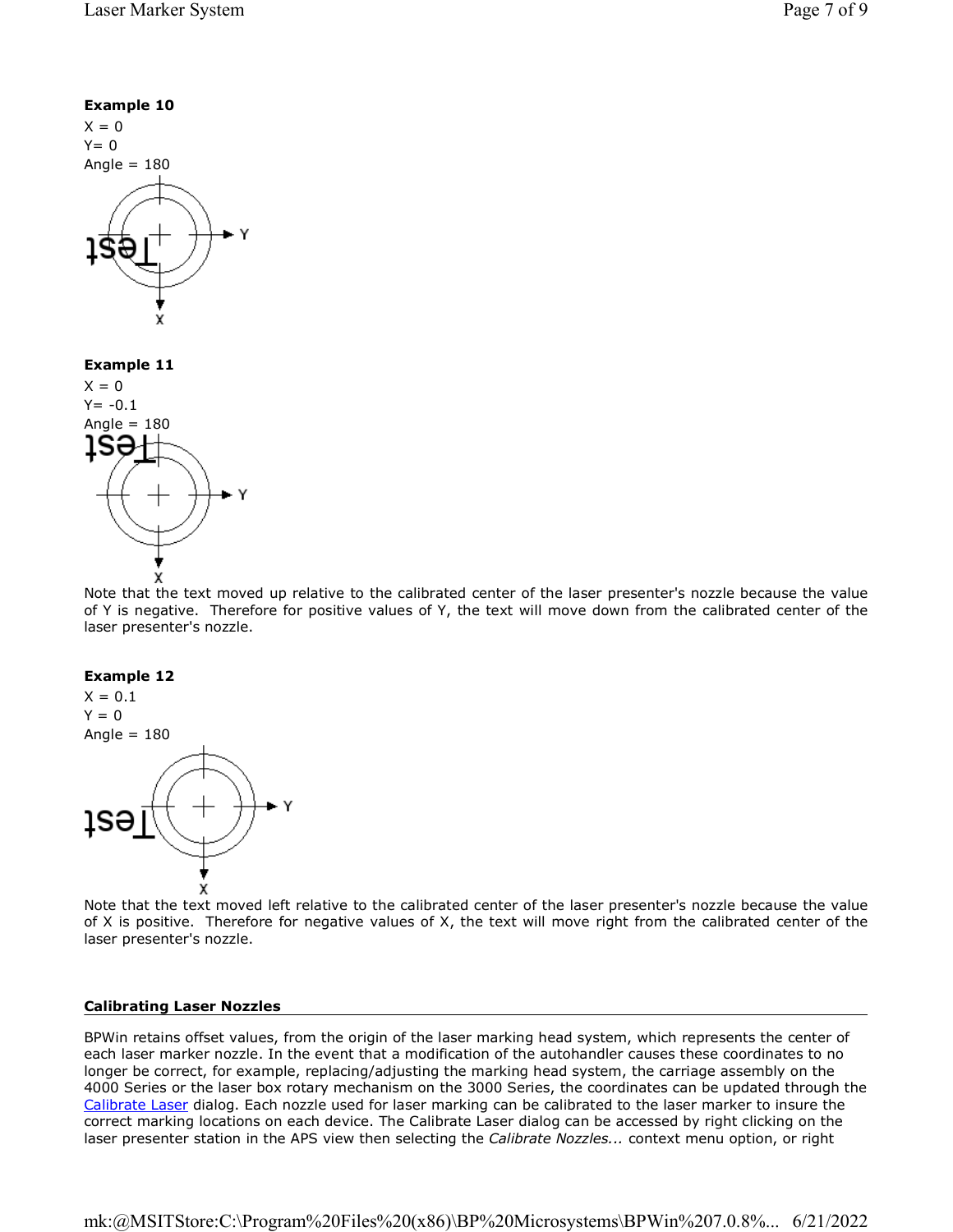clicking on the laser presenter media in the Workflow Configuration dialog then selecting the *Calibrate Nozzles...* context menu option.

Note: A laser presenter must be selected into the workflow in order to enable access the Calibrate Laser dialog.

### (example illustration)

- **Offset X and Offset Y -** The value in inches from the origin of the laser marking head system.
- **Angle -** The offset angle in degrees from the origin of the laser marking head system.
- **Mark** Prompts user to place target onto marker nozzle and then a calibration mark will be lased onto the target.
- **Power** The percentage of full power of the laser for lasing on the paper. This value will be lower than the value for lasing on devices.
- **Reload** Load the saved calibration offset values from the file.
- **Save** Saves the current calibration offset values to the file.
- **Cancel** Closes the dialog without saving the current calibration offset values.

#### **Note:**

- **On the 3000 Series -** The two laser marker nozzles are mounted on a rotary mechanism in the laser box assembly near the origin of the laser marking head system, so the X and Y coordinate values should be near 0 inches. The angle is measured from the origin of the laser marking head system.
- **On the 4000 Series** The two laser marker nozzles are stationary and the origin of the laser marking head system is set up to be between the 2 nozzles. The offset values are determined from this origin. The nozzles are about 1 inch (2.54cm) away from the origin. When viewing the nozzles from the front of the autohandler, the left nozzle will be about -1" from the origin (X offset) and the right nozzle will be  $+1$ " from the origin. The X coordinates for the nozzles are measured from the origin of the laser marking head system. The angle is rotated about the laser marking head system origin, when the angle is changed, the X and Y coordinates may need to be changed too.

#### Steps to calibrate a laser marker nozzle:

- 1. Insure the laser marker nozzle tip to be used is installed.
- 2. Add a laser presenter to the workflow.
- 3. In the APS view, right click on the laser presenter and select the *Calibrate Nozzles...* context menu to open the Calibrate Laser dialog.
- 4. Enter a Power of **10**.
- 5. Click the corresponding **Mark** button to initiate the calibration lasing for the marker nozzle.
- 6. When prompted to place a target on the nozzle. The target will be a piece of paper approximately 1" x 1" (2.54cm x 2.54cm). Open the autohandler interlock and place the paper over the marking nozzle. The vacuum will keep the paper on the nozzle. Press the paper onto the nozzle with enough pressure so that there is an imprint of the nozzle on the paper.
- 7. Close the autohandler interlock.
- 8. Select "**Continue**".
- 9. The paper will get marked with a '**+**' sign and the nozzle number by the laser.
- 10. Remove the paper. The '**+**' sign should be in the center of the nozzle imprint.
- 11. If necessary, adjust the X, Y, and angle offsets until the '+' is in the center of the nozzle imprint.
- 12. Save the offset values by clicking on the **Save** button on the Calibrate Laser dialog.

#### **Diagnostics**

#### **Laser Presenter Control...**

Opens the Laser Presenter Diagnostics dialog to run diagnostics tests on the laser by testing the sequence operations and discrete operations.

## **Z Teach Range Calibration (4000 Series Gen 1 only)**

Laser presenter nozzle tips are required to be installed onto the laser presenter's nozzle chuck sleeves located in the carriage assembly. The nozzle chuck sleeve is much shorter than the height of the nozzle tip. Failing to install the nozzle tip onto the chuck sleeve during a teach will learn the Z-axis of the device incorrectly which will cause damage to the device when running a job session. The calibration process will learn the maximum travel for the Z-axis during a teach. This will help prevent teaching the nozzle chuck sleeve instead of the